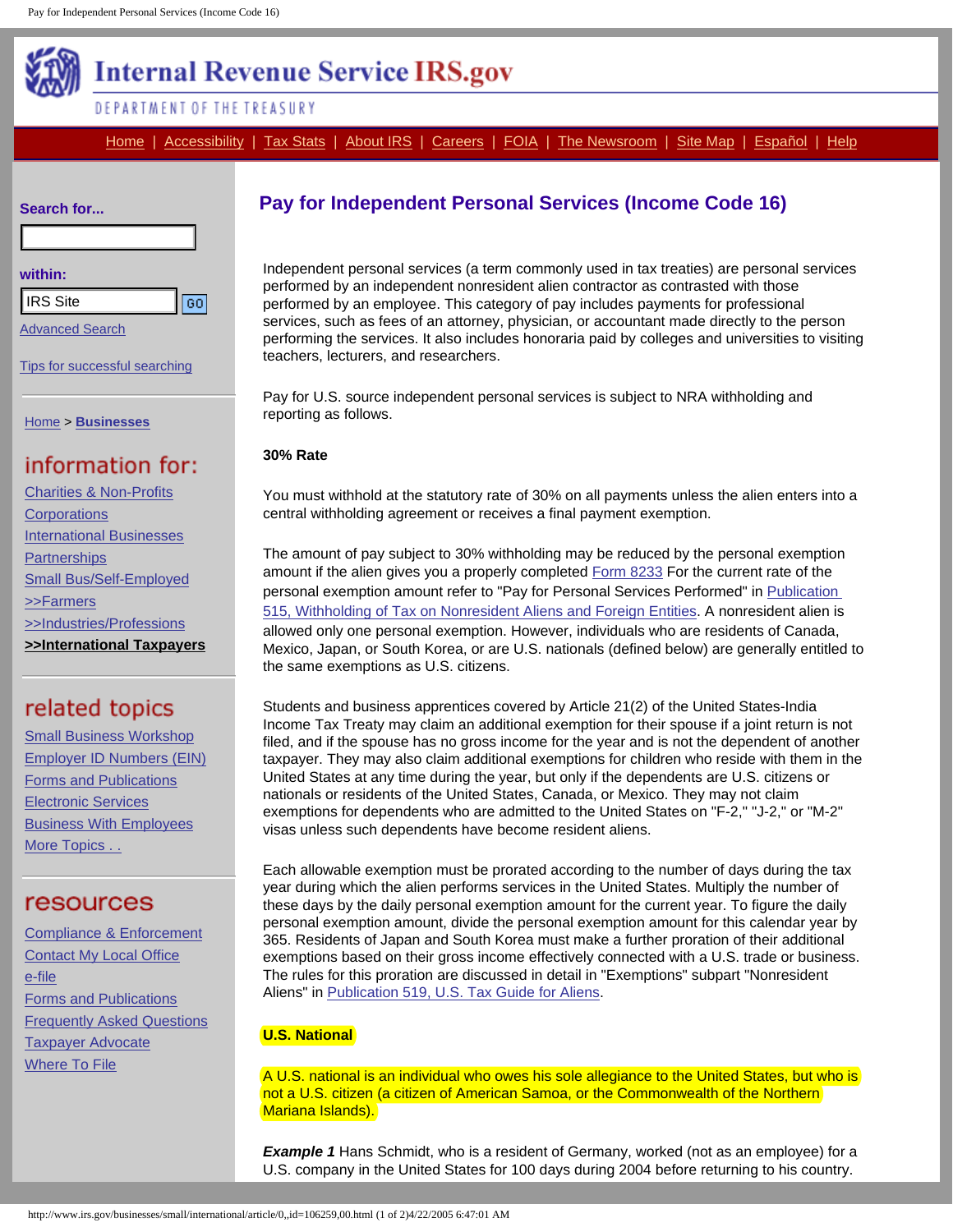He earned \$6,000 for the services performed (not considered wages) in the United States. Hans is married and has three dependent children. His wife did not work and had no income subject to U.S. tax. Hans is allowed \$847 as a deduction against the payments for his personal services performed in the United States (100 days X \$8.47). Tax must be withheld at 30% on the rest of his earnings, \$ 5,153 (\$6,000 - \$847).

**Example 2** If, in Example 1, Hans were a resident of Canada or Mexico or a national of the United States, working under contract with a domestic corporation, \$4,235 (100 days X \$8.47 per day for each of five exemptions) would be allowed against the payments for personal services performed in the United States. Tax must be withheld at 30% on the rest of his earnings, \$1,765 (\$ 6,000 - \$4,235).

Refer to [Central Withholding Agreement](http://www.irs.gov/businesses/small/international/article/0,,id=106060,00.html), [Final Payment Exemption](http://www.irs.gov/businesses/small/international/article/0,,id=106257,00.html), and [Travel Expenses](http://www.irs.gov/businesses/small/international/article/0,,id=106256,00.html) if applicable.

### **Tax Treaties**

Under most tax treaties, pay for independent personal services performed in the United States is exempt from U.S. income tax only if the independent nonresident alien contractor performs the services during a period of temporary presence in the United States (usually not more than 183 days) and is a resident of the treaty country.

Independent nonresident alien contractors use Form 8233 to claim an exemption from withholding under a tax treaty. For more information, refer to Documentation - Withholding [Certificates - Withholding Exemption](#page-0-0). When used to claim a tax treaty exemption Form 8233 must contain a valid Taxpayer Identification Number (TIN).

Often, you must withhold under the statutory rules on payments made to a treaty country resident contractor for services performed in the United States. This is because the factors on which the treaty exemption is based may not be determinable until after the close of the tax year. The treaty country resident contractor must then file a U.S. income tax return, [Form](http://www.irs.gov/pub/irs-pdf/f1040nr.pdf)  [1040NR](http://www.irs.gov/pub/irs-pdf/f1040nr.pdf) to recover any overwithheld tax and to provide the IRS with proof that he or she is entitled to a treaty exemption.

[Contact Us](http://www.irs.gov/contact/index.html) | [IRS Privacy Policy](http://www.irs.gov/privacy/index.html)